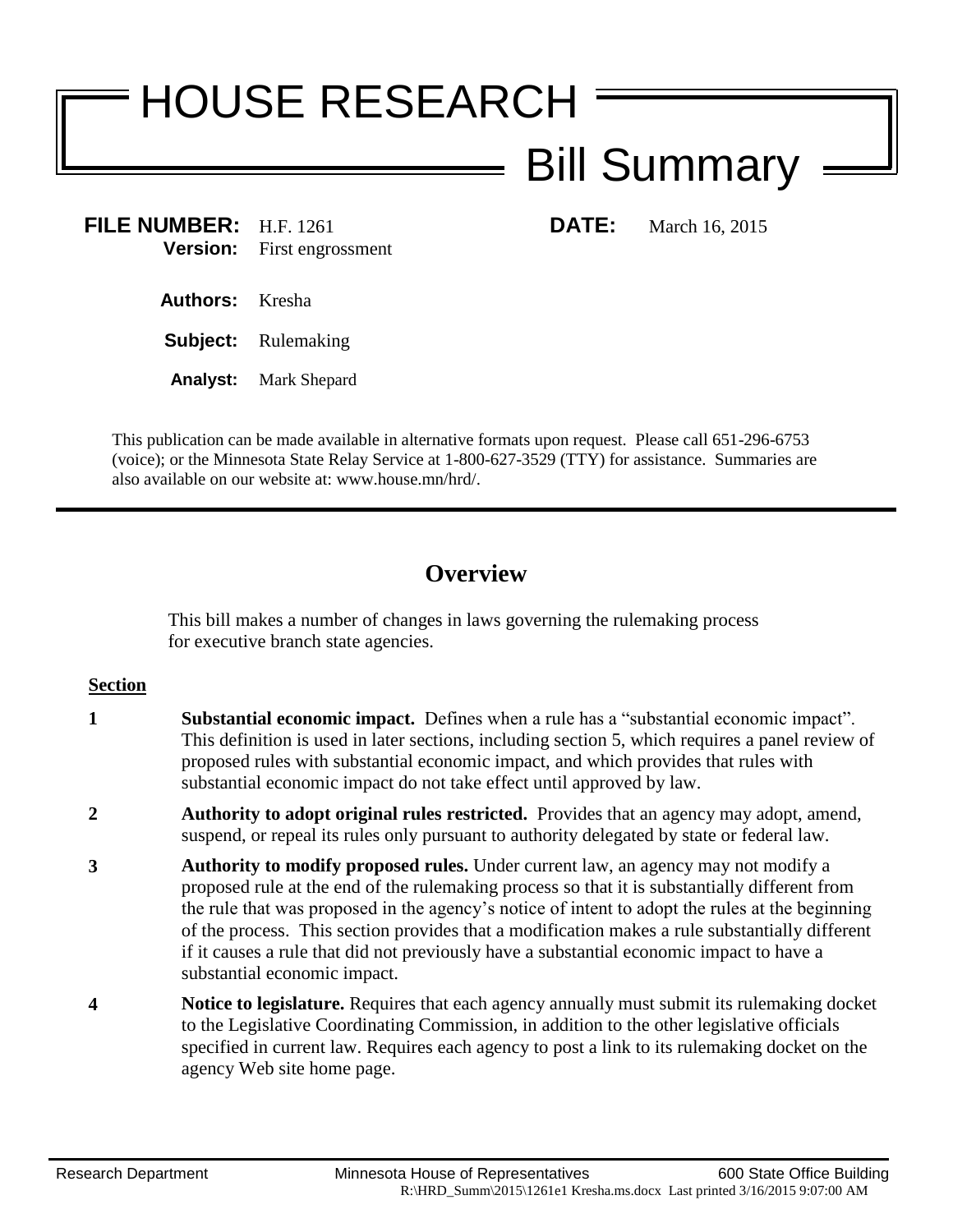#### **Section**

**5 Legislative approval required.** Provides that before giving notice of intent to adopt a rule, the agency must determine if the proposed rule has a substantial economic impact.

> If the agency determines that the rule has a substantial economic impact, it must request the Legislative Auditor to convene a five-person advisory panel to conduct an impact analysis of the proposed rule. Requires the Legislative Auditor to convene a panel within 30 days, and requires the panel to report within 60 days of being convened. Requires the agency to receive the panel's report before it conducts a public hearing (or if no hearing is required, before the rule is submitted to the administrative law judge). Requires the panel's report to include findings on the extent to which the proposed rule: (1) is based on sound, reasonably available information or rationale; and (2) is more restrictive than federal law on the same subject matter.

Requires the administrative law judge to review the agency's determination that a rule does not have a substantial economic impact. If the judge determines that a rule may have a substantial economic impact, the agency must go through the review panel process and must give new notice of intent to adopt the rule after receiving the advisory panel report.

Provides that a rule that has a substantial economic impact does not take effect until approved by law.

Language in current law relating to the effect of a rule on small businesses or small cities is stricken. The small business and small city concepts are incorporated into the definition of "substantial economic impact" in section 1. Strikes language that gives the governor authority to waive application of this section.

- **6 Statement of need and reasonableness.** In the law governing agency statements of need and reasonableness (SONAR), refers to additional statutes under which notice of proposed rules is given to the public. Requires the SONAR to include the agency's findings and conclusions supporting its determination that the proposed rule does or does not have a substantial economic impact. Requires the SONAR to describe the information and rationale that supports the proposed rule.
- **7 Notice.** Requires that an agency proposing to use the "good cause" exemption to adopt a rule give notice of this to the chairs and ranking minority members of legislative policy and budget committees with jurisdiction over the subject matter of the proposed rules, and to the Legislative Coordinating Commission.
- **8 Notice and comment.** Requires that an agency proposing to use the expedited process to adopt a rule give notice of this to the chairs and ranking minority members of legislative policy and budget committees with jurisdiction over the subject matter of the proposed rules, and to the Legislative Coordinating Commission.
- **9 Determination of validity of rule.** Authorizes a petitioner to seek Court of Appeals review of an agency guideline, bulletin or similar pronouncement that the petitioner believes should have been adopted as a "rule". Provides that the agency must cease enforcement of the pronouncement until the Court of Appeals rules on such a petition. Provides that the agency is liable for all costs associated with review of the decision. If the Court of Appeals rules in favor of the agency, the agency may recover all or a portion of the cost from the petitioner, with specified exceptions.